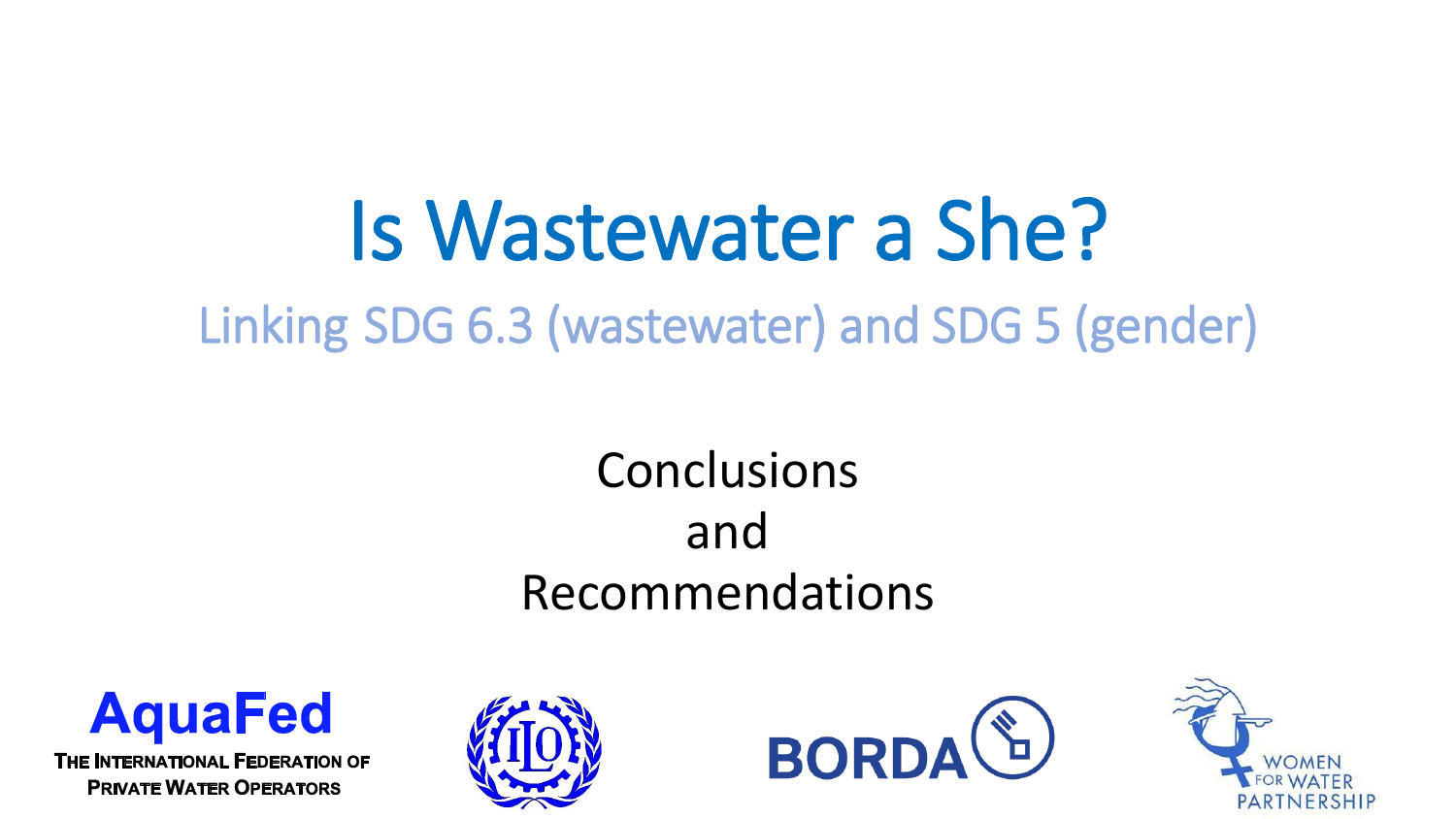**What would the sector look like if 85% of wastewater professionals were women?**





**AquaFed** 

THE INTERNATIONAL FEDERATION OF **PRIVATE WATER OPERATORS** 

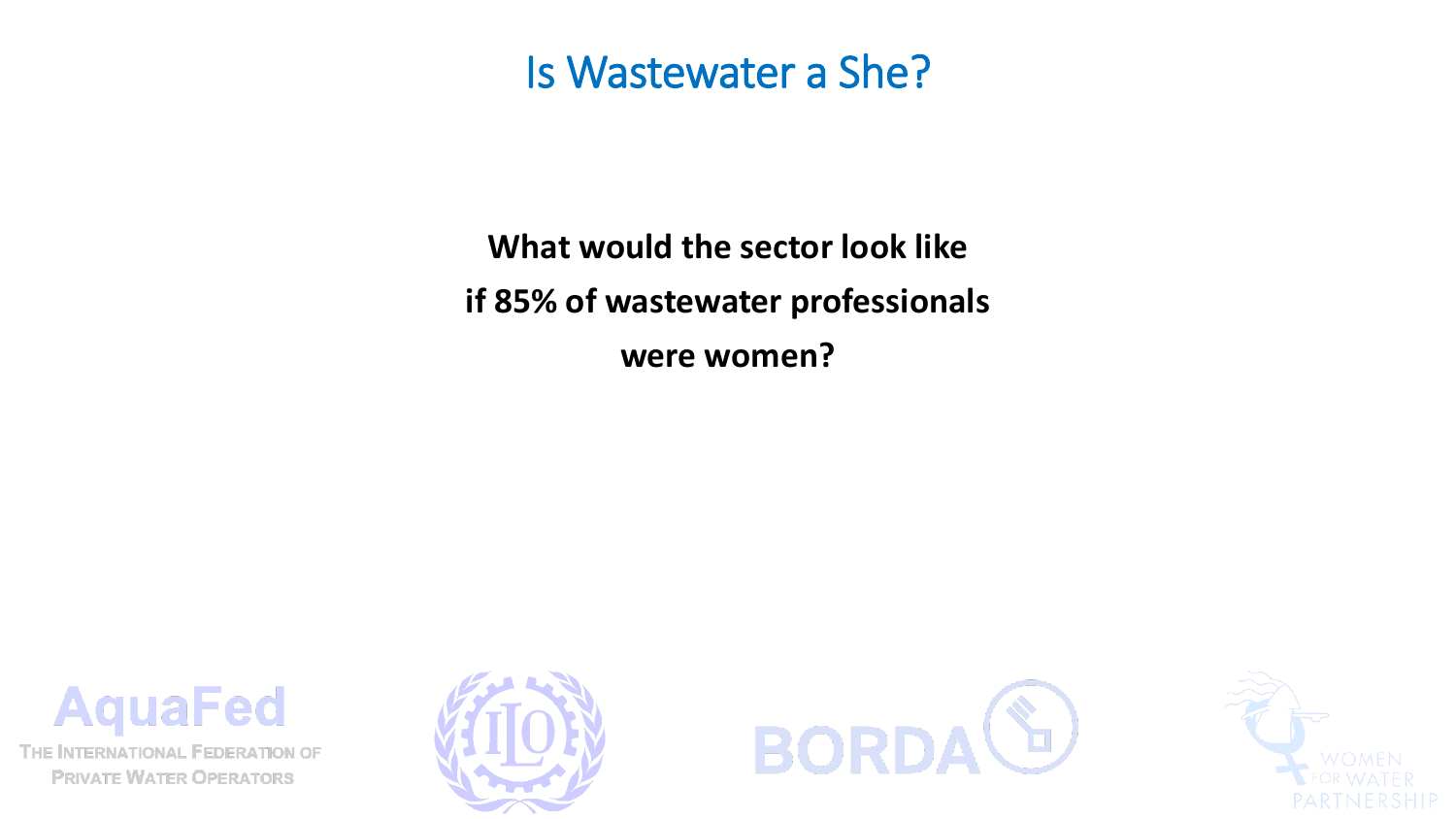#### **Main take-home messages**

There is no gender equality when it comes to wastewater.

Women are very much affected by the lack of sufficient wastewater treatment.

Due to their role in societies and their families, women are critically exposed to unsafe water and wastewater as main caretaker of domestic waters and users of polluted waters for domestic use.

Women do most of the unpaid work, while men then take on the paid work in the sector.

Despite being much affected, women have very little to say on how wastewater is managed and how services and infrastructures are designed/managed.







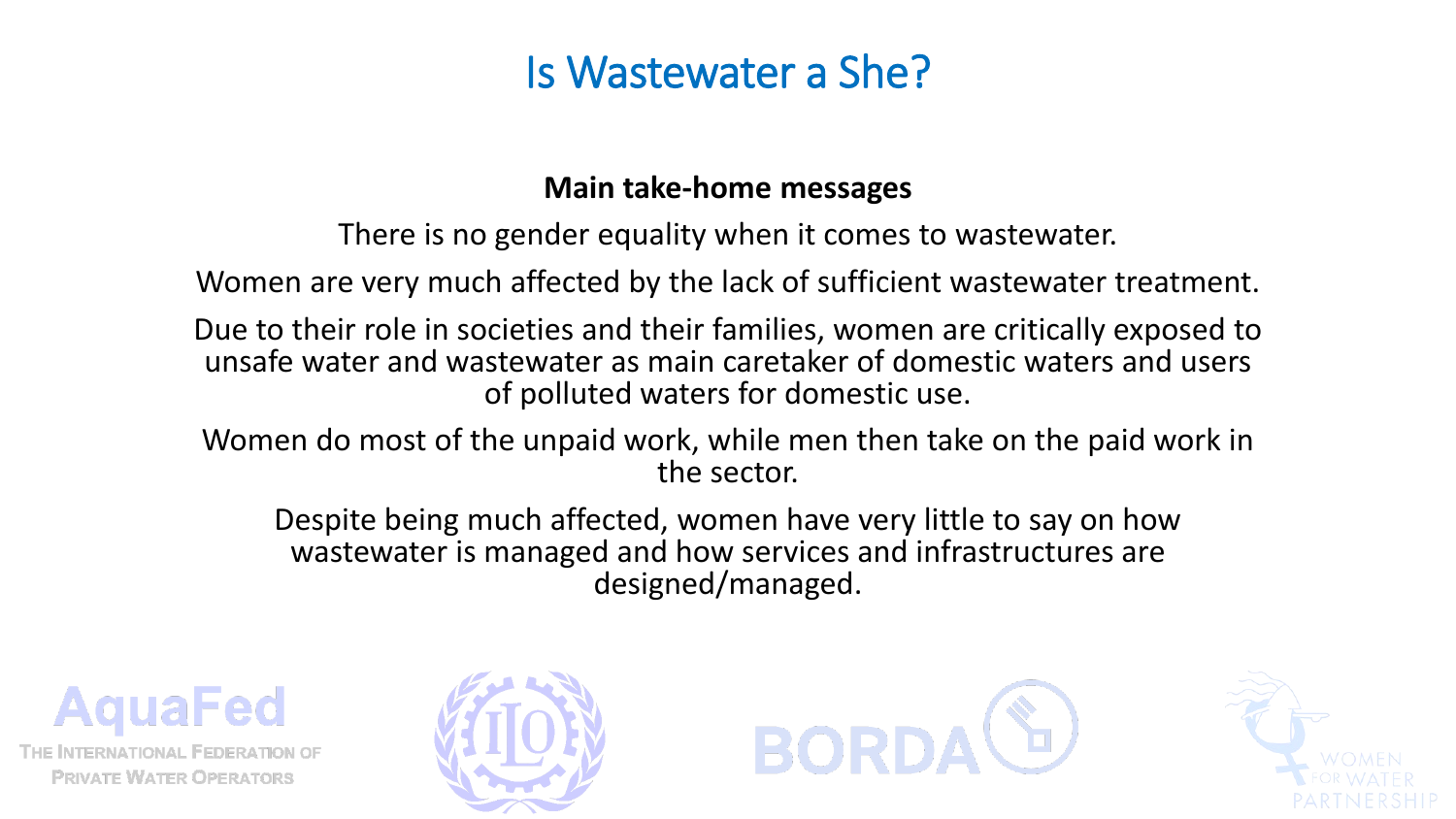#### **Decision- Making & Governance**

- A gender-sensitive approach must be included in the management of water resources that enhances and strengthens the important role women play in the acquisition, conservation and use of water
- Women need to be included in decision-making of wastewater management and -services
- At national and local level, all government structures need to bring forward a gendered lens in policy decision making
- Provide effective voices to women in meaningful participation mechanisms
- Integral gender policies vary in each community but should integrate both women's and men's points of view







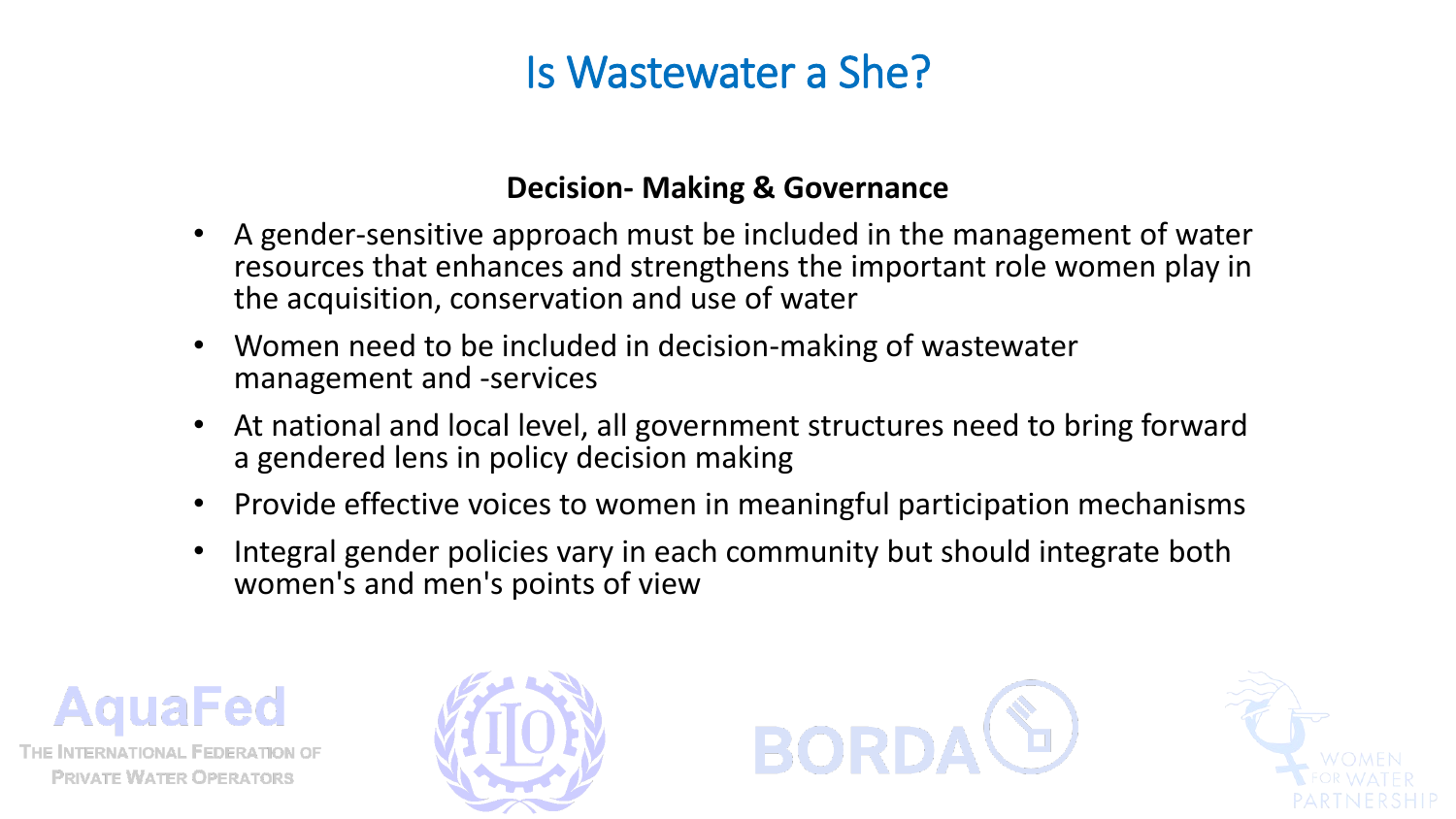#### **Jobs**

Support women to become leaders in the water sector by

- Apply human resource and employment policies to women's work with wastewater as with any profession or career
	- ...so by including gender sensitive approaches in employment policies and decision making
- Adjust working conditions and atmosphere in such a way that it is encouraging for women to pursue a career – adhere to and implement the Women Empowerment Principles (UN)
- Recognize the (paid, unpaid and voluntary) work done by women
	- ...and formalize it by turning it into paid and formal jobs and attractive professional careers







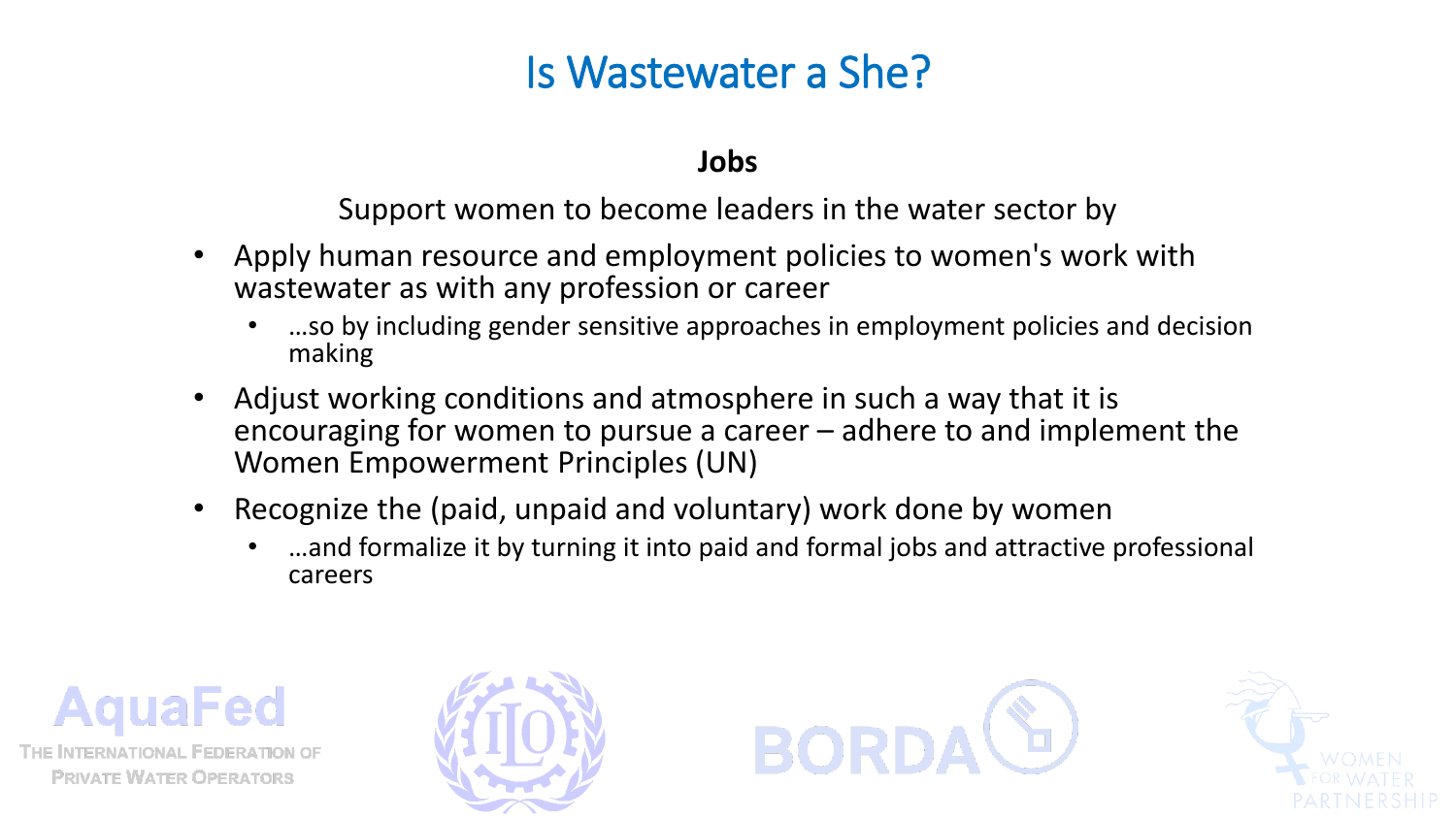#### **Capacity Development & Awareness**

- Capacity development for women on safe wastewater reuse is needed
- At grassroots levels, conversations and social marketing campaigns aiming to increase women participation in certain sectors, like waterwaste reuse and comparing industries, are needed and to be focused on the household and community-level.
- *Increase awareness of private companies, utilities, and local government on the various added values of women's involvement and vocational training for women.*







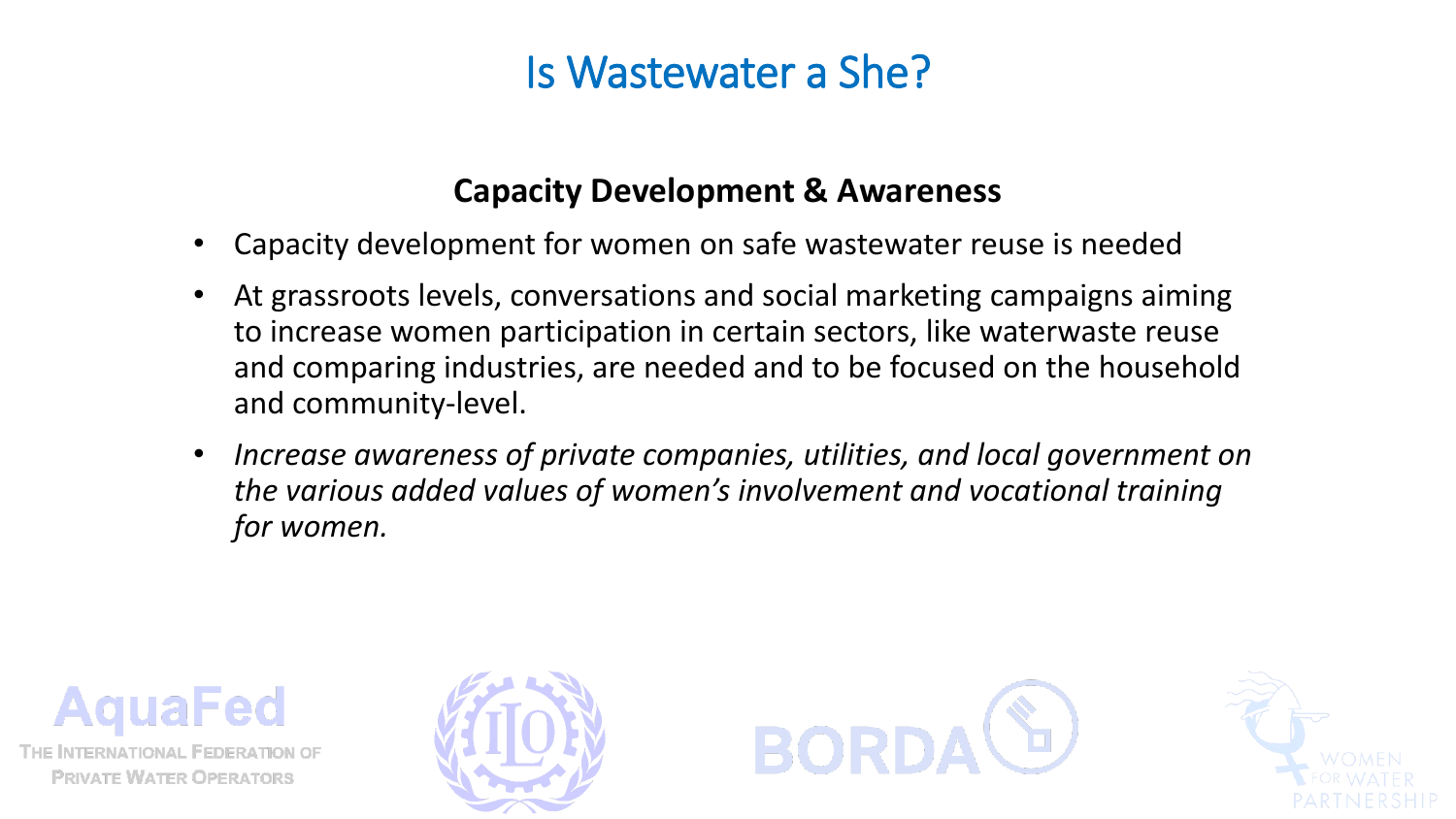#### **Gaps**

- Emerging pollutants not measured on their (different) impact on men and women
- Address the lack of sex-disaggregated data on how men and women use utilities and access water/wastewater infrastructure
	- to ensure that policy and investment decisions include a gender dimension
- Develop a robust business case for water/wastewater service providers
	- showing the economic contribution that gender equality can make in terms of benefits recorded